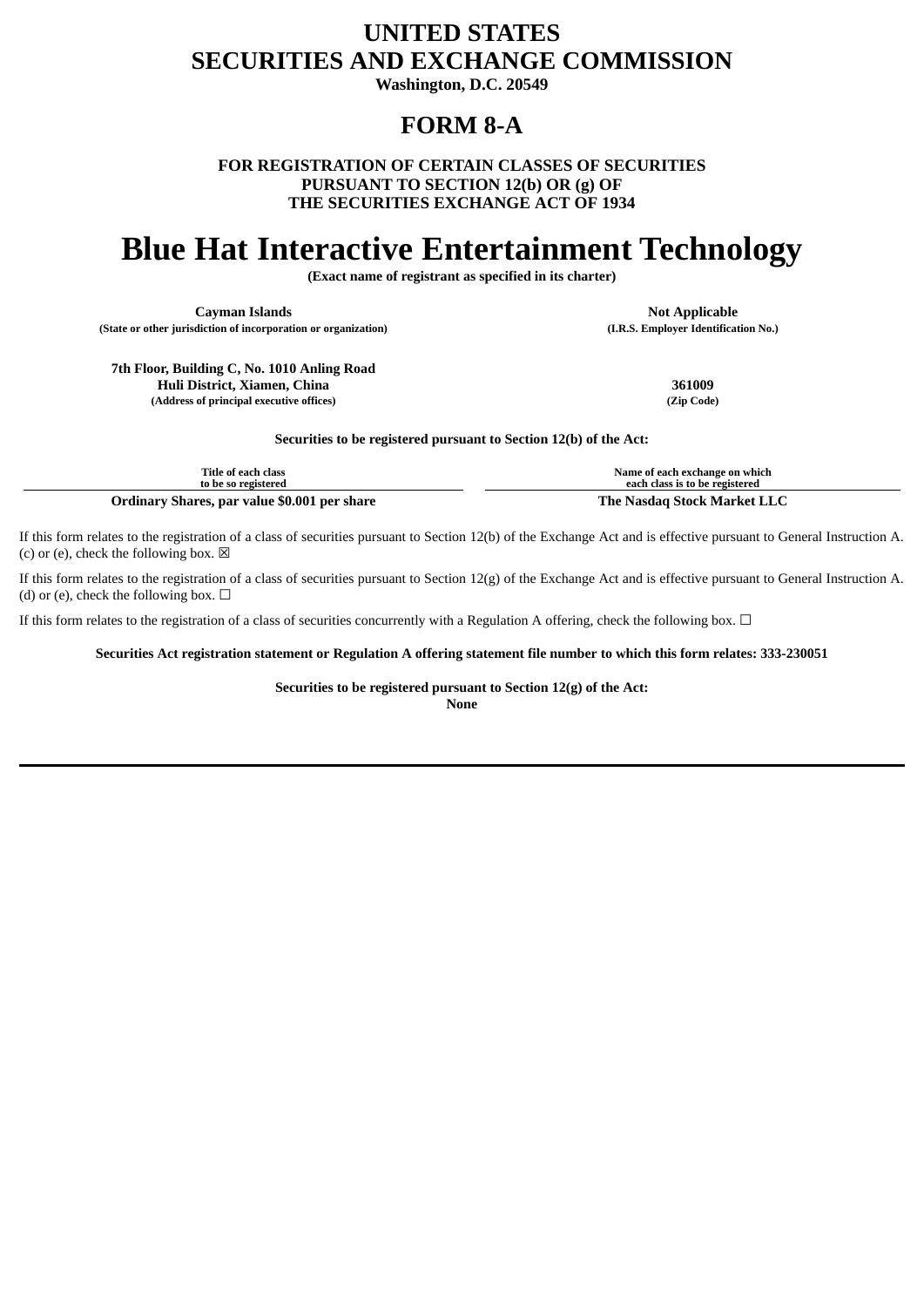#### **Item 1. Description of Registrant's Securities to be Registered.**

Blue Hat Interactive Entertainment Technology (the "Registrant") hereby incorporates by reference the description of its Ordinary Shares, par value \$0.001 per share, contained under the heading "Description of Share Capital and Governing Documents" in the prospectus included in the Registrant's Registration Statement on Form F-1 (File No. 333-230051), as originally filed with the Securities and Exchange Commission (the "Commission") on March 4, 2019, and as subsequently amended (the "Registration Statement"). In addition, all of the above-referenced descriptions included in any prospectus relating to the Registration Statement subsequently filed by the Registrant with the Commission pursuant to Rule 424(b) under the Securities Act of 1933, as amended, shall be deemed to be incorporated by reference herein.

#### **Item 2. Exhibits.**

Pursuant to the Instructions as to Exhibits with respect to Form 8-A, no exhibits are required to be filed, because no other securities of the Registrant are registered on The Nasdaq Stock Market LLC and the securities registered hereby are not being registered pursuant to Section 12(g) of the Securities Exchange Act of 1934.